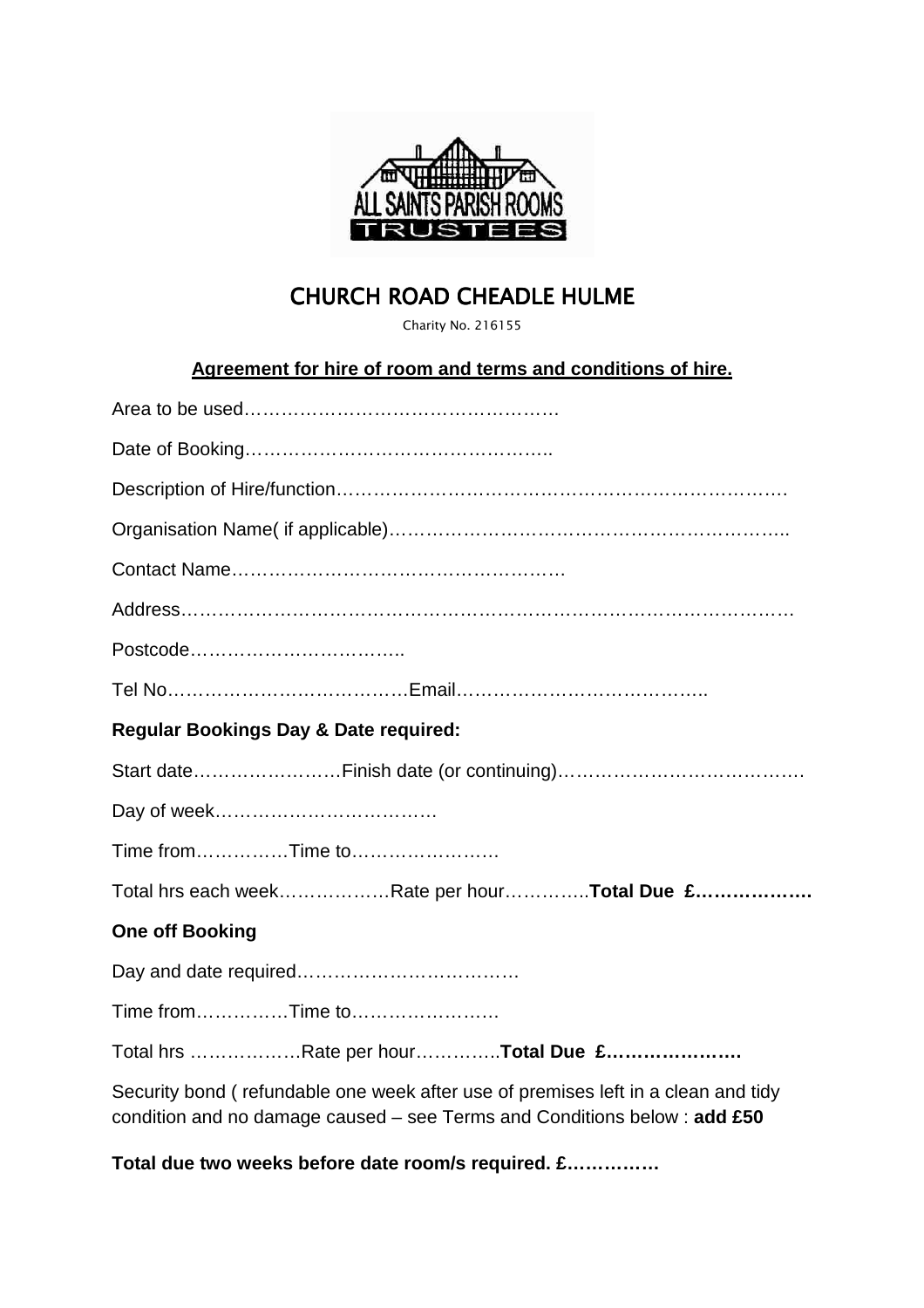## **Terms & Conditions and regulations for hire:**

The agreement will be between the named person "the hirer" and the Trustees of the All Saints Parish Rooms "The Trustees". The "premises" include all parts of the Parish Rooms including the car park. "The room/rooms" are that part of the Parish Rooms which are hired.

- 1. The premises and room/s will be opened by the caretaker, unless agreed otherwise.
- 2. The room/s are let on the understanding that any member of staff has the right of entry at any time to the area hired.
- 3. The times booked should be adhered to at all times or further charges will be applied.
- 4. Should the caretaker or person that opens the room/s, before the function or hire commences, be of the opinion that the booking is likely to prove of an objectionable and undesirable character, they have the full power to cancel the booking, return the hire fees and the person opening and the Trustees will not to be liable to pay any compensation.
- 5. Hirers must pay in full two weeks in advance. Failure to do this will cancel the booking and the Trustees will not be liable for any loss.
- 6. A security bond of £50 may be payable at the time when the payment is due (at the Trustees' discretion) and this will only be refundable on satisfied inspection of the areas used after the event.
- 7. Damage The hirer will be responsible for the cost of repairing any damage caused, replacing furniture or fittings lost or damaged, or for deep clean of the building in the event that unnecessary mess is caused. In event of this the security bond if applied may be held back to cover these costs.
- 8. Conduct The hirer will be responsible for the proper conduct of persons using the premises.
- 9. Loss of property The Trustees do not accept responsibility or liability for any damage or loss of property of items that are placed and left in the room/s whilst the room/s is/are being hired.
- 10. Fire Risks The hirer should make themselves familiar with the fire procedures for the room/s and inform the caretaker at the time of booking of any factor which involves extra fire risks.
- 11. No dangerous items are to be brought onto the premises.